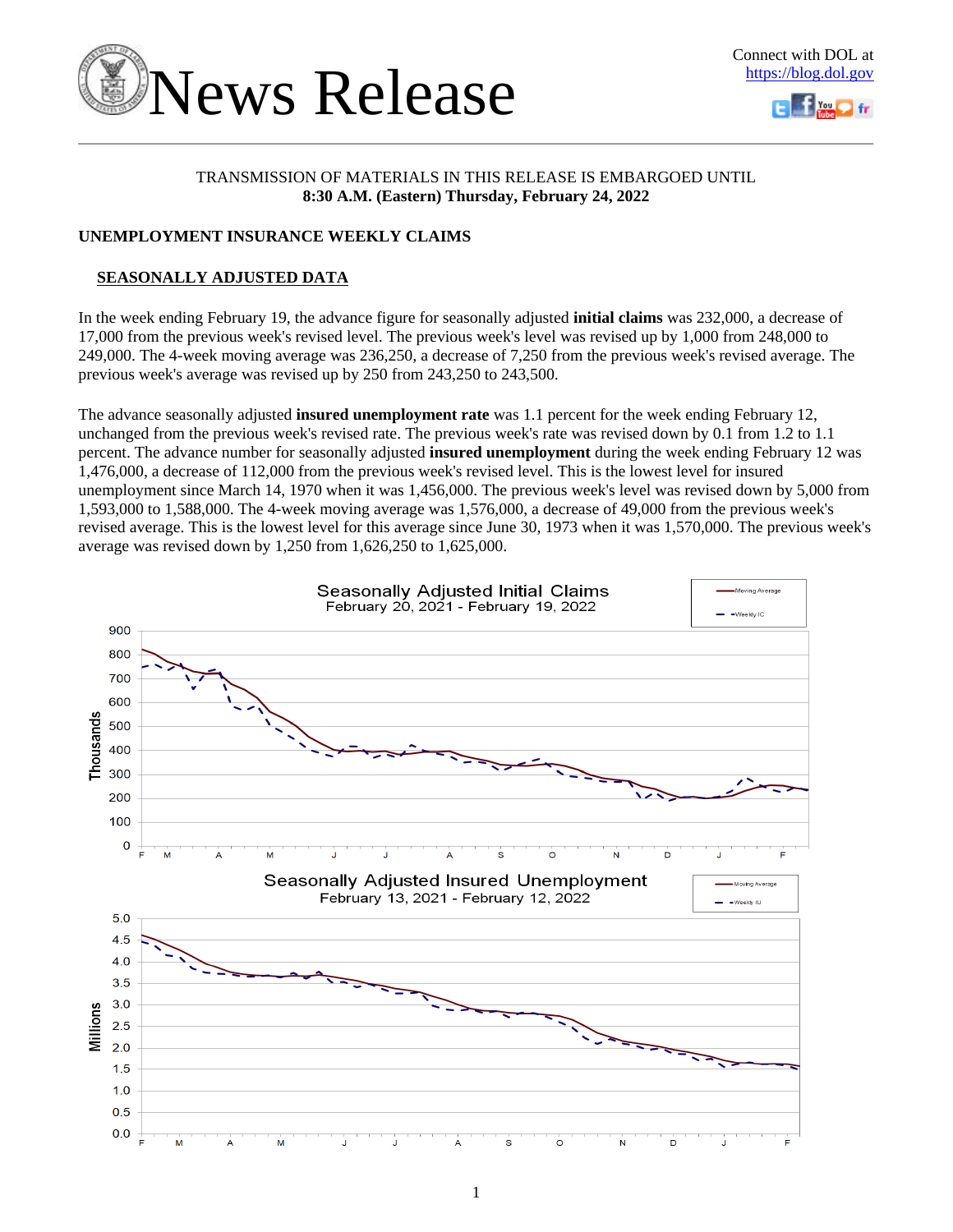## **UNADJUSTED DATA**

The advance number of actual initial claims under state programs, unadjusted, totaled 214,873 in the week ending February 19, a decrease of 24,824 (or -10.4 percent) from the previous week. The seasonal factors had expected a decrease of 7,928 (or -3.3 percent) from the previous week. There were 716,559 initial claims in the comparable week in 2021.

The advance unadjusted insured unemployment rate was 1.4 percent during the week ending February 12, unchanged from the prior week. The advance unadjusted level of insured unemployment in state programs totaled 1,912,532, a decrease of 57,726 (or -2.9 percent) from the preceding week. The seasonal factors had expected an increase of 54,377 (or 2.8 percent) from the previous week. A year earlier the rate was 3.4 percent and the volume was 4,828,682.



The total number of continued weeks claimed for benefits in all programs for the week ending February 5 was 2,032,667, a decrease of 30,906 from the previous week. There were 19,883,148 weekly claims filed for benefits in all programs in the comparable week in 2021.

During the week ending February 5, Extended Benefits were available in the following 2 states: New Jersey, and New Mexico.

Initial claims for UI benefits filed by former Federal civilian employees totaled 1,612 in the week ending February 12, an increase of 988 from the prior week. There were 370 initial claims filed by newly discharged veterans, a decrease of 2 from the preceding week.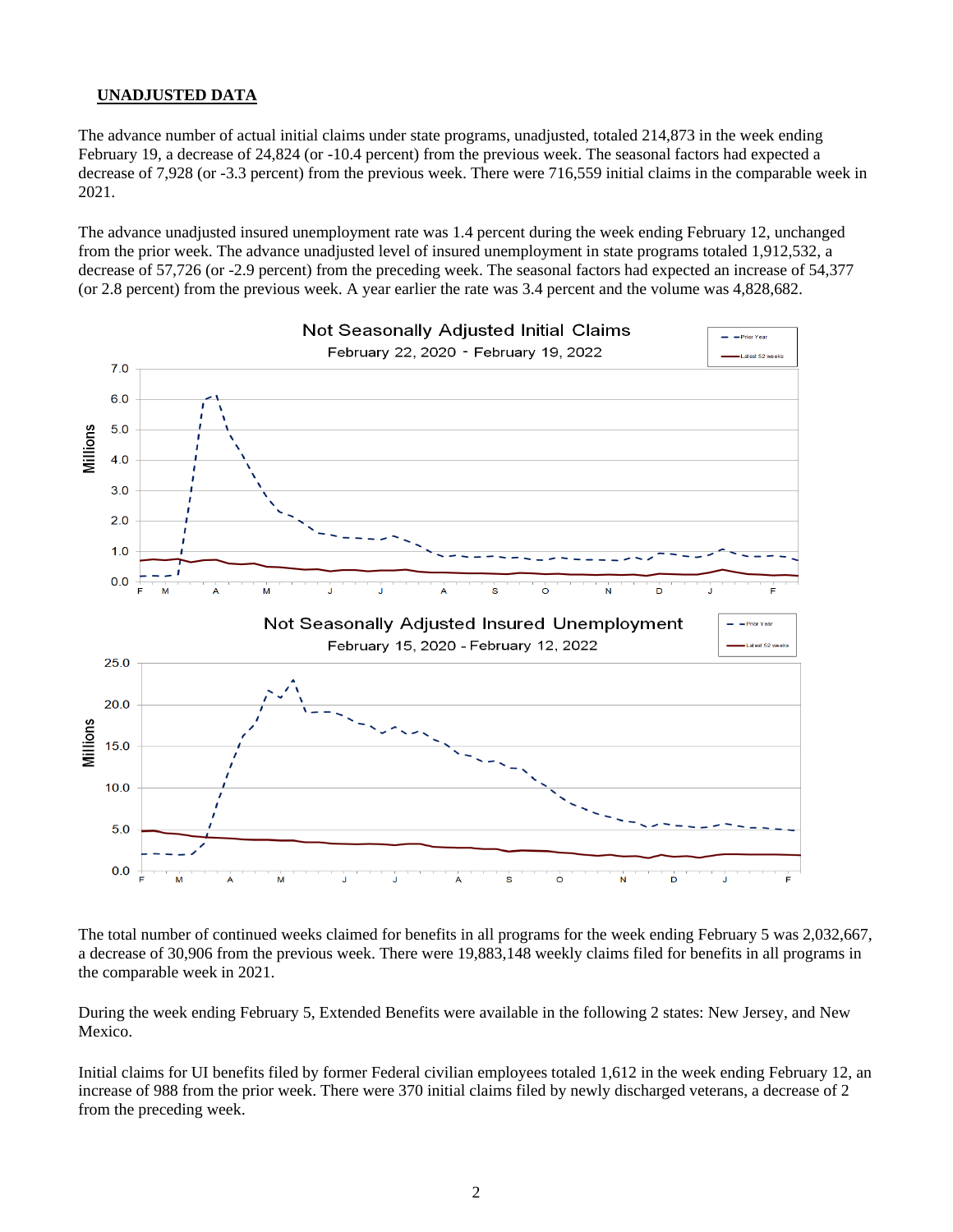There were 10,532 continued weeks claimed filed by former Federal civilian employees the week ending February 5, a decrease of 367 from the previous week. Newly discharged veterans claiming benefits totaled 4,826, an increase of 234 from the prior week.

The highest insured unemployment rates in the week ending February 5 were in California (2.7), Alaska (2.6), Illinois (2.5), Minnesota (2.5), New Jersey (2.5), Rhode Island (2.4), the Virgin Islands (2.4), Massachusetts (2.3), New York (2.3), and Montana (2.0).

The largest increases in initial claims for the week ending February 12 were in Missouri (+7,253), Ohio (+5,392), Kentucky (+4,555), Tennessee (+1,737), and Illinois (+1,488), while the largest decreases were in Pennsylvania (-1,688), California (-1,618), Wisconsin (-1,034), New Jersey (-941), and Connecticut (-747).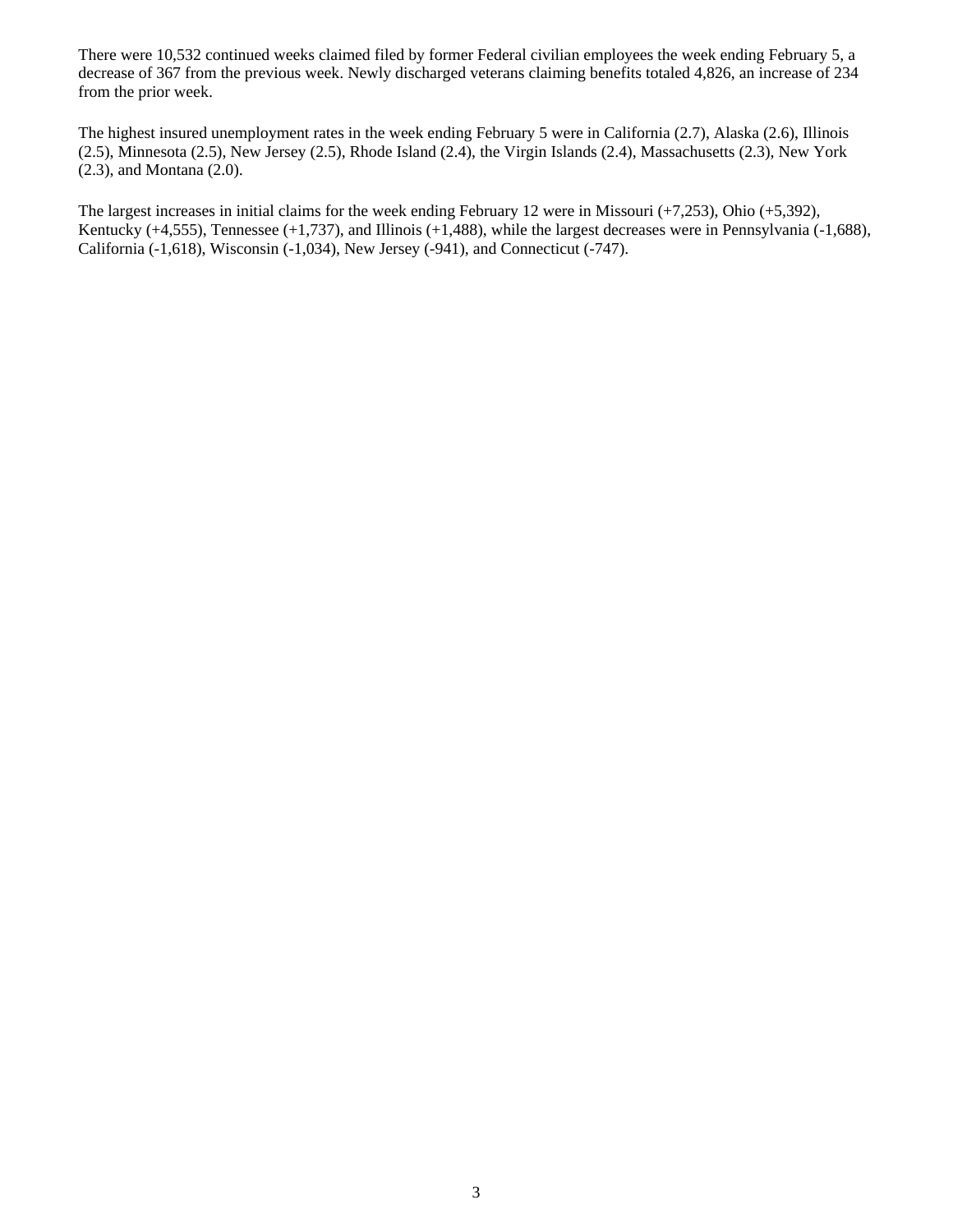# UNEMPLOYMENT INSURANCE DATA FOR REGULAR STATE PROGRAMS

| <b>February 19</b> | <b>February 12</b> | <b>Change</b> | <b>February 5</b> | Prior Year <sup>1</sup> |
|--------------------|--------------------|---------------|-------------------|-------------------------|
| 232,000            | 249,000            | $-17,000$     | 225,000           | 747,000                 |
| 214,873            | 239,697            | $-24,824$     | 230,740           | 716,559                 |
| 236,250            | 243,500            | $-7,250$      | 253,750           | 823,500                 |
| <b>February 12</b> | <b>February 5</b>  | <b>Change</b> | <b>January 29</b> | Prior Year <sup>1</sup> |
| 1,476,000          | 1,588,000          | $-112,000$    | 1,619,000         | 4,469,000               |
| 1,912,532          | 1,970,258          | $-57.726$     | 1,999,446         | 4,828,682               |
| 1,576,000          | 1,625,000          | $-49,000$     | 1,634,000         | 4,626,750               |
| 1.1%               | 1.1%               | 0.0           | 1.2%              | 3.1%                    |
| 1.4%               | 1.4%               | 0.0           | 1.4%              | 3.4%                    |
|                    |                    |               |                   |                         |

# INITIAL CLAIMS FILED IN FEDERAL PROGRAMS (UNADJUSTED)<sup>3</sup>

| <b>WEEK ENDING</b>              | <b>February 12</b> | <b>February 5</b> |      | Change Prior Year <sup>1</sup> |  |
|---------------------------------|--------------------|-------------------|------|--------------------------------|--|
| Federal Employees (UCFE)        | 1.612              | 624               | +988 | 1.387                          |  |
| Newly Discharged Veterans (UCX) | 370                | 372               | $-2$ | 702                            |  |

CONTINUED WEEKS CLAIMED FILED FOR UI BENEFITS IN ALL PROGRAMS (UNADJUSTED)<sup>3</sup>

| <b>WEEK ENDING</b>                     | <b>February 5</b> | <b>January 29</b> | <b>Change</b> | Prior Year <sup>1</sup> |
|----------------------------------------|-------------------|-------------------|---------------|-------------------------|
| <b>Regular State</b>                   | 1,965,630         | 1,994,743         | $-29,113$     | 4,934,269               |
| <b>Federal Employees</b>               | 10,532            | 10,899            | $-367$        | 18,824                  |
| <b>Newly Discharged Veterans</b>       | 4,826             | 4.592             | $+234$        | 9,069                   |
| Extended Benefits <sup>4</sup>         | 34,256            | 36,029            | $-1,773$      | 1,388,029               |
| State Additional Benefits <sup>5</sup> | 2,045             | 2,197             | $-152$        | 1,885                   |
| STC / Workshare <sup>6</sup>           | 15,378            | 15,113            | $+265$        | 105,587                 |
| TOTAL <sup>7</sup>                     | 2,032,667         | 2,063,573         | $-30.906$     | 19,883,148              |
|                                        |                   |                   |               |                         |

## FOOTNOTES

SA - Seasonally Adjusted Data, NSA - Not Seasonally Adjusted Data Continued weeks claimed represent all weeks of benefits claimed during the week being reported, and do not represent weeks claimed by unique individuals.

- 1. Prior year is comparable to most recent data.
- 2. Most recent week used covered employment of 138,088,262 as denominator.
- 3. NOTICE: Ongoing claims for PUA and PEUC are no longer included in this news release. Any ongoing claims for these programs represent activity for periods prior to the programs' expiration on September 6, 2021. Claims activity for these programs will continue to be posted online at[: Weekly Pandemic Program Claims](https://oui.doleta.gov/unemploy/docs/weekly_pandemic_claims.xlsx)
- 4. Information on the EB program can be found here: [EB Program information](https://oui.doleta.gov/unemploy/extenben.asp)
- 5. Some states maintain additional benefit programs for those claimants who exhaust regular benefits, and when applicable, extended benefits. Information on states that participate, and the extent of benefits paid, can be found starting on page 4-5 of this link: [Extensions and Special Programs PDF](https://oui.doleta.gov/unemploy/pdf/uilawcompar/2021/special.pdf#page=5)
- 6. Information on STC/Worksharing can be found starting on page 4-11 of the following link: [Extensions and Special](https://oui.doleta.gov/unemploy/pdf/uilawcompar/2021/special.pdf#page=11) [Programs PDF](https://oui.doleta.gov/unemploy/pdf/uilawcompar/2021/special.pdf#page=11)
- 7. Prior year total includes PUA and PEUC claims.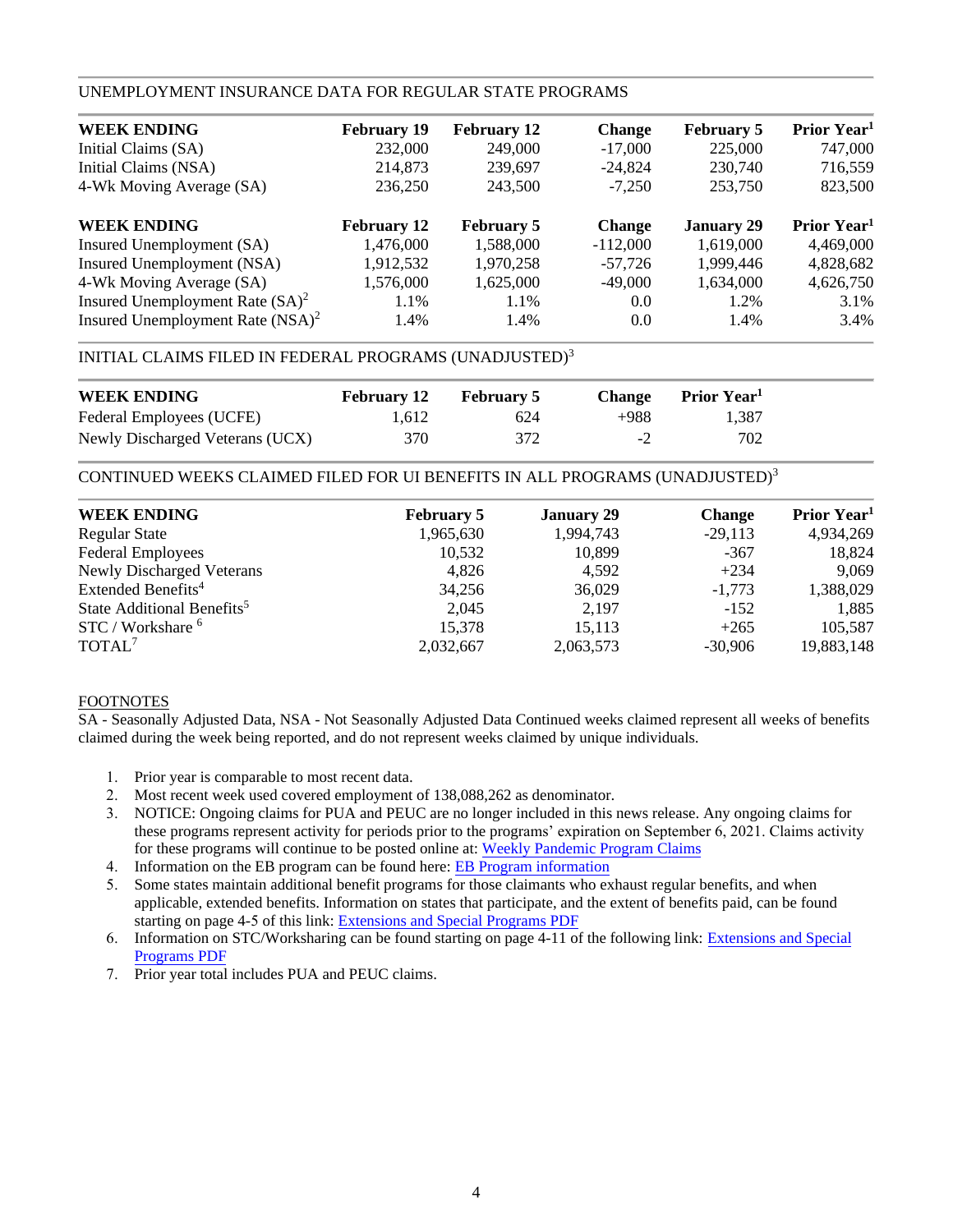# Advance State Claims - Not Seasonally Adjusted

|                      | Initial Claims Filed During Week Ended February 19 |          |                   |           | Insured Unemployment For Week Ended February 12 |           |
|----------------------|----------------------------------------------------|----------|-------------------|-----------|-------------------------------------------------|-----------|
| <b>STATE</b>         | Advance                                            | Prior Wk | Change            | Advance   | Prior Wk                                        | Change    |
| Alabama              | 1,760                                              | 2,222    | $-462$            | 3,499     | 4,776                                           | $-1,277$  |
| Alaska               | 1,034                                              | 1,120    | $-86$             | 7,184     | 7,481                                           | $-297$    |
| Arizona              | 2,408                                              | 2,498    | $-90$             | 11,053    | 12,628                                          | $-1,575$  |
| Arkansas             | 861                                                | 1,221    | $-360$            | 8,795     | 10,796                                          | $-2,001$  |
| California           | 44,797                                             | 45,736   | $-939$            | 432,990   | 438,176                                         | $-5,186$  |
| Colorado             | 1,866                                              | 1,980    | $-114$            | 18,270    | 18,848                                          | $-578$    |
| Connecticut          | 2,597                                              | 2,241    | 356               | 31,296    | 29,772                                          | 1,524     |
| Delaware             | 294                                                | 604      | $-310$            | 4,967     | 5,023                                           | $-56$     |
|                      |                                                    |          |                   |           |                                                 |           |
| District of Columbia | 568                                                | 721      | $-153$            | 4,174     | 5,253                                           | $-1,079$  |
| Florida              | 4,941                                              | 6,044    | $-1,103$          | 35,955    | 40,819                                          | $-4,864$  |
| Georgia              | 5,047                                              | 5,909    | $-862$            | 32,584    | 37,520                                          | $-4,936$  |
| Hawaii               | 1,419                                              | 1,474    | $-55$             | 7,913     | 8,552                                           | $-639$    |
| Idaho                | 1,002                                              | 1,048    | $-46$             | 8,030     | 8,708                                           | $-678$    |
| Illinois             | 9,754                                              | 9,919    | $-165$            | 118,526   | 134,888                                         | $-16,362$ |
| Indiana              | 4,523                                              | 5,403    | $-880$            | 29,191    | 31,880                                          | $-2,689$  |
| Iowa                 | 1,737                                              | 1,684    | 53                | 22,792    | 23,310                                          | $-518$    |
| Kansas               | 2,627                                              | 1,998    | 629               | 6,557     | 8,012                                           | $-1,455$  |
| Kentucky             | 5,178                                              | 5,998    | $-820$            | 15,828    | 13,159                                          | 2,669     |
| Louisiana            | 1,235                                              | 1,631    | $-396$            | 12,691    | 14,758                                          | $-2,067$  |
| Maine                | 717                                                | 744      | $-27$             | 7,877     | 8,253                                           | $-376$    |
| Maryland             | 1,761                                              | 2,622    | $-861$            | 23,598    | 24,769                                          | $-1,171$  |
| Massachusetts        | 4,625                                              | 5,264    | $-639$            | 77,164    | 76,344                                          | 820       |
| Michigan             | 17,958                                             | 14,404   | 3,554             | 69,185    | 67,258                                          | 1,927     |
| Minnesota            | 3,365                                              | 3,822    | $-457$            | 67,233    | 65,774                                          | 1,459     |
| Mississippi          | 852                                                | 961      | $-109$            | 4,545     | 5,316                                           | $-771$    |
| Missouri             | 3,943                                              | 10,889   | $-6,946$          | 23,082    | 19,651                                          | 3,431     |
| Montana              | 678                                                | 765      | $-87$             | 8,951     | 8,915                                           | 36        |
| Nebraska             | 625                                                | 701      | $-76$             | 5,725     | 5,821                                           | $-96$     |
| Nevada               | 1,635                                              | 2,292    | $-657$            | 16,888    | 18,616                                          | $-1,728$  |
| New Hampshire        | 329                                                | 300      | 29                | 2,746     | 2,949                                           | $-203$    |
| New Jersey           | 7,134                                              | 8,587    |                   | 94,577    | 94,635                                          | $-58$     |
|                      |                                                    |          | $-1,453$<br>$-85$ |           |                                                 |           |
| New Mexico           | 576                                                | 661      |                   | 9,750     | 10,070                                          | $-320$    |
| New York             | 13,279                                             | 16,269   | $-2,990$          | 190,703   | 194,407                                         | $-3,704$  |
| North Carolina       | 2,680                                              | 3,019    | $-339$            | 14,447    | 15,332                                          | $-885$    |
| North Dakota         | 332                                                | 331      | $\mathbf{1}$      | 6,212     | 6,069                                           | 143       |
| Ohio                 | 12,800                                             | 15,119   | $-2,319$          | 58,969    | 59,436                                          | $-467$    |
| Oklahoma             | 1,368                                              | 1,740    | $-372$            | 11,339    | 12,720                                          | $-1,381$  |
| Oregon               | 3,415                                              | 3,822    | $-407$            | 28,052    | 28,591                                          | $-539$    |
| Pennsylvania         | 9,573                                              | 10,511   | $-938$            | 101,526   | 97,996                                          | 3,530     |
| Puerto Rico          | 799                                                | 1,152    | $-353$            | 8,199     | 15,494                                          | $-7,295$  |
| Rhode Island         | 1,002                                              | 1,037    | $-35$             | 10,811    | 10,745                                          | 66        |
| South Carolina       | 1,120                                              | 1,044    | 76                | 10,718    | 11,585                                          | $-867$    |
| South Dakota         | 168                                                | 167      | $\mathbf{1}$      | 2,678     | 2,811                                           | $-133$    |
| Tennessee            | 2,657                                              | 4,675    | $-2,018$          | 17,324    | 18,750                                          | $-1,426$  |
| Texas                | 12,973                                             | 13,945   | $-972$            | 101,109   | 105,765                                         | $-4,656$  |
| Utah                 | 1,296                                              | 842      | 454               | 8,773     | 9,218                                           | $-445$    |
| Vermont              | 360                                                | 409      | $-49$             | 4,184     | 4,067                                           | 117       |
| Virgin Islands       | 23                                                 | 63       | $-40$             | 548       | 838                                             | $-290$    |
| Virginia*            | 2,222                                              | 1,973    | 249               | 8,229     | 7,238                                           | 991       |
| Washington           | 4,452                                              | 4,739    | $-287$            | 52,547    | 51,811                                          | 736       |
| West Virginia        | 825                                                | 1,105    | $-280$            | 10,061    | 11,387                                          | $-1,326$  |
| Wisconsin            | 5,342                                              | 5,837    | $-495$            | 39,620    | 40,568                                          | $-948$    |
| Wyoming              | 341                                                | 435      | $-94$             | 2,867     | 2,700                                           | 167       |
|                      |                                                    |          |                   |           |                                                 |           |
| <b>US</b> Total      | 214,873                                            | 239,697  | $-24,824$         | 1,912,532 | 1,970,258                                       | $-57,726$ |

Note: Advance claims are not directly comparable to claims reported in prior weeks. Advance claims are reported by the state liable for paying the unemployment compensation, whereas previous weeks reported claims reflect claimants by state of residence. In addition, claims reported as "workshare equivalent" in the previous week are added to the advance claims as a proxy for the current week's "workshare equivalent" activity.

\*Denotes state estimate.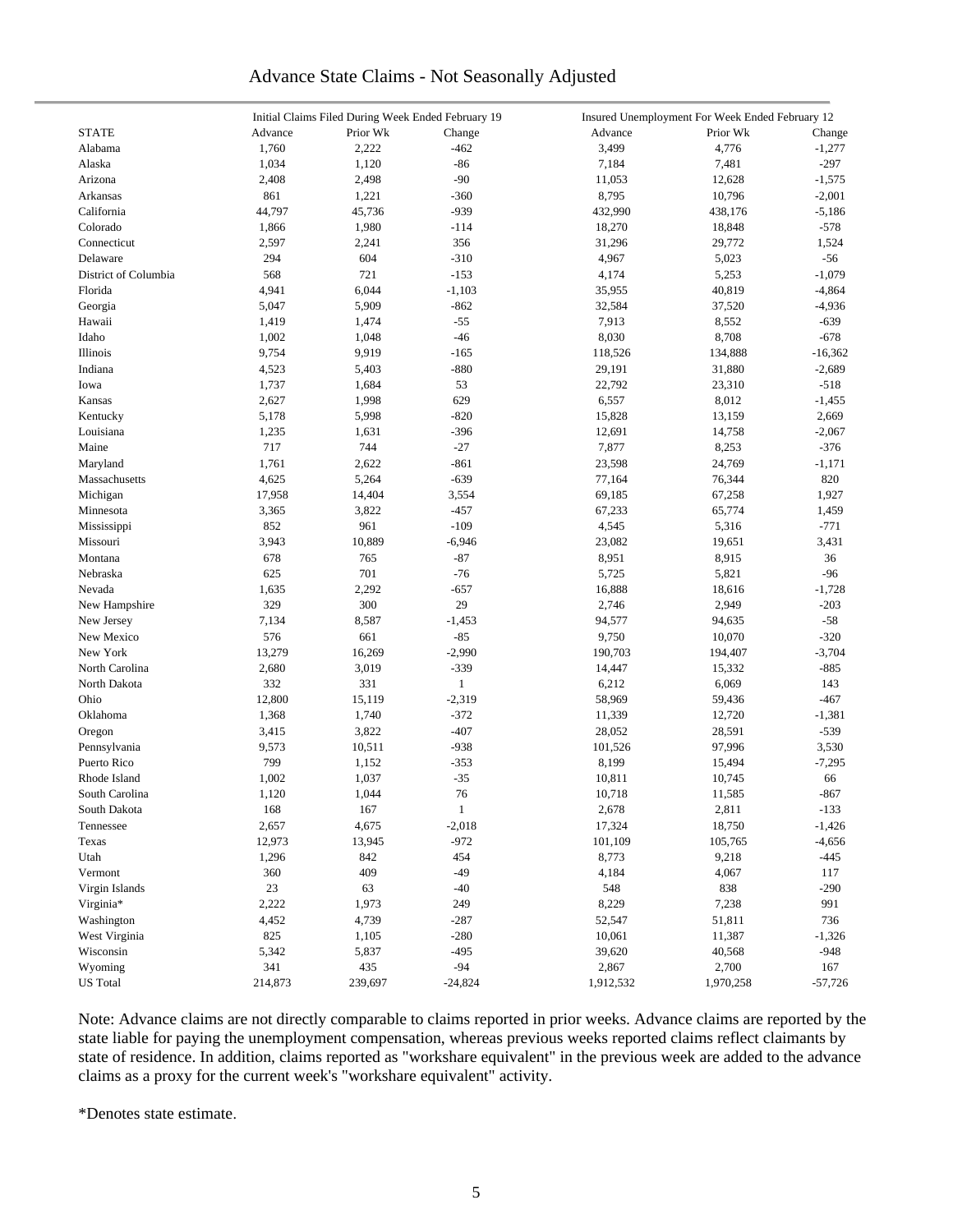# Seasonally Adjusted US Weekly UI Claims (in thousands)

|                                  |                | Change<br>from |         |                | Change<br>from |          |                                  |
|----------------------------------|----------------|----------------|---------|----------------|----------------|----------|----------------------------------|
|                                  | <b>Initial</b> | <b>Prior</b>   | 4-Week  | <b>Insured</b> | <b>Prior</b>   | 4-Week   |                                  |
| <b>Week Ending</b>               | <b>Claims</b>  | Week           | Average | Unemployment   | Week           | Average  | $\mathbf{I}\mathbf{U}\mathbf{R}$ |
| February 13, 2021                | 847            | $-16$          | 845.75  | 4,469          | $-123$         | 4,626.75 | 3.1                              |
| February 20, 2021                | 747            | $-100$         | 823.50  | 4,383          | $-86$          | 4,524.75 | 3.1                              |
| February 27, 2021                | 761            | 14             | 804.50  | 4,157          | $-226$         | 4,400.25 | 2.9                              |
| March 6, 2021                    | 734            | $-27$          | 772.25  | 4,123          | $-34$          | 4,283.00 | 2.9                              |
| March 13, 2021                   | 765            | 31             | 751.75  | 3,841          | $-282$         | 4,126.00 | 2.7                              |
| March 20, 2021                   | 658            | $-107$         | 729.50  | 3,753          | $-88$          | 3,968.50 | 2.6                              |
| March 27, 2021                   | 729            | $71\,$         | 721.50  | 3,717          | $-36$          | 3,858.50 | 2.6                              |
| April 3, 2021                    | 742            | 13             | 723.50  | 3,708          | $-9$           | 3,754.75 | 2.7                              |
|                                  | 586            | $-156$         | 678.75  | 3,652          | $-56$          | 3,707.50 | 2.6                              |
| April 10, 2021<br>April 17, 2021 | 566            | $-20$          | 655.75  | 3,653          | $\mathbf{1}$   | 3,682.50 | 2.6                              |
| April 24, 2021                   | 590            | 24             | 621.00  | 3,680          | $27\,$         | 3,673.25 | 2.6                              |
|                                  | 507            | $-83$          | 562.25  |                | $-40$          |          | 2.6                              |
| May 1, 2021                      |                |                |         | 3,640          |                | 3,656.25 |                                  |
| May 8, 2021                      | 478            | $-29$          | 535.25  | 3,738          | 98             | 3,677.75 | 2.7                              |
| May 15, 2021                     | 444            | $-34$          | 504.75  | 3,611          | $-127$         | 3,667.25 | 2.6                              |
| May 22, 2021                     | 405            | $-39$          | 458.50  | 3,769          | 158            | 3,689.50 | 2.7                              |
| May 29, 2021                     | 388            | $-17$          | 428.75  | 3,517          | $-252$         | 3,658.75 | $2.5\,$                          |
| June 5, 2021                     | 374            | $-14$          | 402.75  | 3,528          | $11\,$         | 3,606.25 | $2.5\,$                          |
| June 12, 2021                    | 418            | 44             | 396.25  | 3,412          | $-116$         | 3,556.50 | $2.5\,$                          |
| June 19, 2021                    | 416            | $-2$           | 399.00  | 3,484          | $72\,$         | 3,485.25 | $2.5\,$                          |
| June 26, 2021                    | 368            | $-48$          | 394.00  | 3,367          | $-117$         | 3,447.75 | 2.4                              |
| July 3, 2021                     | 386            | 18             | 397.00  | 3,265          | $-102$         | 3,382.00 | 2.4                              |
| July 10, 2021                    | 368            | $-18$          | 384.50  | 3,262          | $-3$           | 3,344.50 | 2.4                              |
| July 17, 2021                    | 424            | 56             | 386.50  | 3,296          | 34             | 3,297.50 | 2.4                              |
| July 24, 2021                    | 399            | $-25$          | 394.25  | 2,980          | $-316$         | 3,200.75 | 2.2                              |
| July 31, 2021                    | 387            | $-12$          | 394.50  | 2,899          | $-81$          | 3,109.25 | 2.1                              |
| August 7, 2021                   | 377            | $-10$          | 396.75  | 2,865          | $-34$          | 3,010.00 | 2.1                              |
| August 14, 2021                  | 349            | $-28$          | 378.00  | 2,908          | 43             | 2,913.00 | 2.1                              |
| August 21, 2021                  | 354            | $\sqrt{5}$     | 366.75  | 2,805          | $-103$         | 2,869.25 | $2.0\,$                          |
| August 28, 2021                  | 345            | $-9$           | 356.25  | 2,852          | 47             | 2,857.50 | 2.1                              |
| September 4, 2021                | 312            | $-33$          | 340.00  | 2,715          | $-137$         | 2,820.00 | $2.0\,$                          |
| September 11, 2021               | 335            | 23             | 336.50  | 2,820          | 105            | 2,798.00 | 2.1                              |
| September 18, 2021               | 351            | 16             | 335.75  | 2,811          | $-9$           | 2,799.50 | 2.1                              |
| September 25, 2021               | 364            | 13             | 340.50  | 2,727          | $-84$          | 2,768.25 | 2.0                              |
| October 2, 2021                  | 329            | $-35$          | 344.75  | 2,603          | $-124$         | 2,740.25 | 1.9                              |
| October 9, 2021                  | 296            | $-33$          | 335.00  | 2,480          | $-123$         | 2,655.25 | 1.8                              |
| October 16, 2021                 | 291            | $-5$           | 320.00  | 2,239          | $-241$         | 2,512.25 | 1.7                              |
| October 23, 2021                 | 283            | $\text{-}8$    | 299.75  | 2,101          | $-138$         | 2,355.75 | 1.6                              |
| October 30, 2021                 | 271            | $-12$          | 285.25  | 2,209          | 108            | 2,257.25 | 1.6                              |
| November 6, 2021                 | 269            | $-2$           | 278.50  | 2,109          | $-100$         | 2,164.50 | 1.6                              |
| November 13, 2021                | 270            | $\mathbf{1}$   | 273.25  | 2,055          | $-54$          | 2,118.50 | 1.5                              |
| November 20, 2021                | 194            | $-76$          | 251.00  | 1,954          | $-101$         | 2,081.75 | 1.4                              |
| November 27, 2021                | 227            | 33             | 240.00  | 1,999          | 45             | 2,029.25 | 1.5                              |
| December 4, 2021                 | 188            | $-39$          | 219.75  | 1,867          | $-132$         | 1,968.75 | 1.4                              |
| December 11, 2021                | 205            | 17             | 203.50  | 1,856          | $-11$          | 1,919.00 | 1.4                              |
|                                  |                |                |         |                |                |          |                                  |
| December 18, 2021                | 206            | $\mathbf{1}$   | 206.50  | 1,718          | $-138$         | 1,860.00 | 1.3                              |
| December 25, 2021                | 200            | $-6$           | 199.75  | 1,753          | 35             | 1,798.50 | 1.3                              |
| January 1, 2022                  | 207            | 7              | 204.50  | 1,555          | $-198$         | 1,720.50 | $1.1\,$                          |
| <b>January 8, 2022</b>           | 231            | 24             | 211.00  | 1,624          | 69             | 1,662.50 | 1.2                              |
| January 15, 2022                 | 290            | 59             | 232.00  | 1,672          | 48             | 1,651.00 | 1.2                              |
| January 22, 2022                 | 261            | $-29$          | 247.25  | 1,621          | $-51$          | 1,618.00 | $1.2\,$                          |
| January 29, 2022                 | 239            | $-22$          | 255.25  | 1,619          | $-2$           | 1,634.00 | 1.2                              |
| February 5, 2022                 | 225            | $-14$          | 253.75  | 1,588          | $-31$          | 1,625.00 | 1.1                              |
| February 12, 2022                | 249            | 24             | 243.50  | 1,476          | $-112$         | 1,576.00 | 1.1                              |
| February 19, 2022                | 232            | $-17$          | 236.25  |                |                |          |                                  |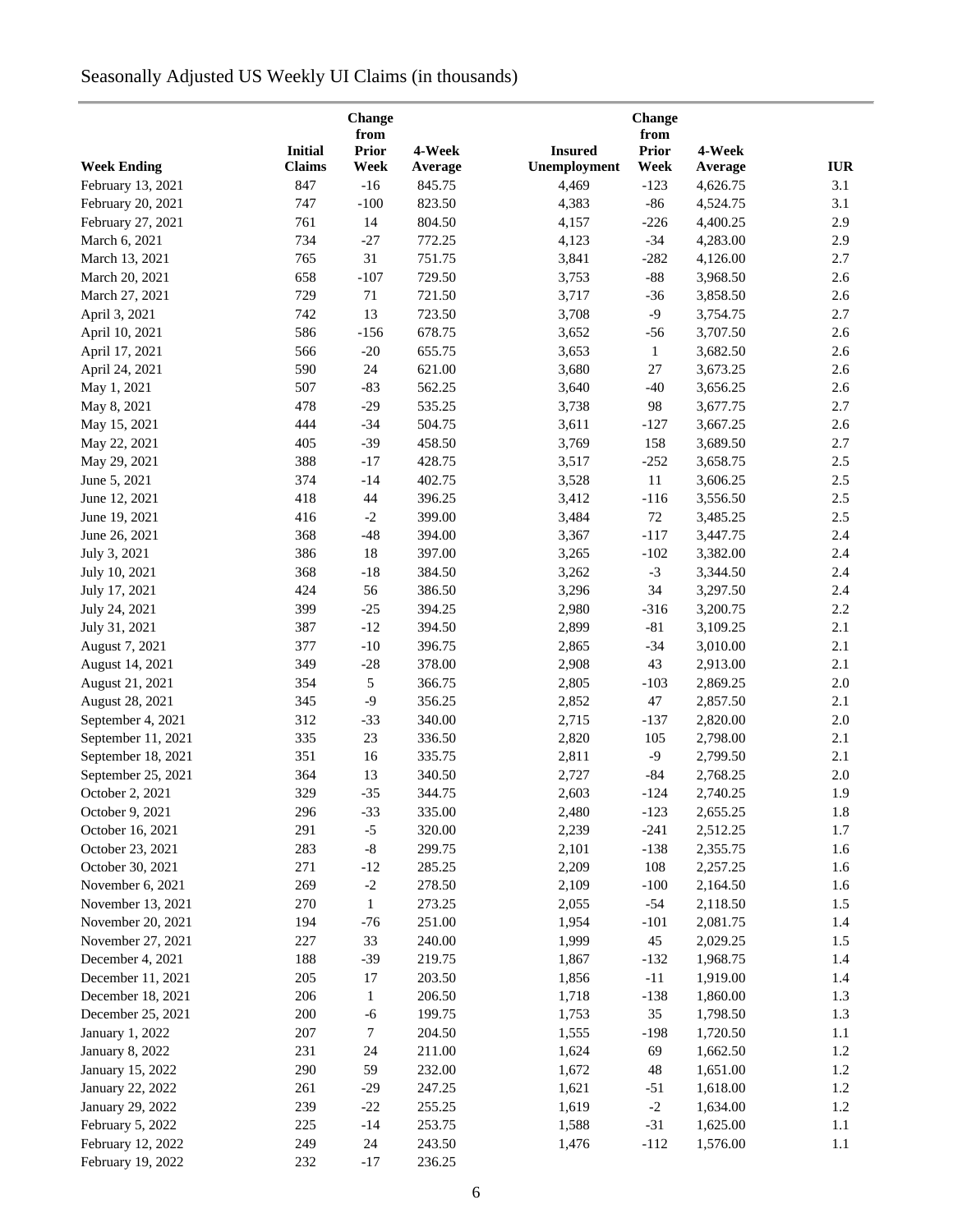| Extended Benefits (EB) Continued Claims - Not Seasonally Adjusted |  |  |
|-------------------------------------------------------------------|--|--|
|                                                                   |  |  |

|                      | EB Claims Filed During Weeks Ended: |                  |                  |  |
|----------------------|-------------------------------------|------------------|------------------|--|
| <b>STATE</b>         | February 5                          | January 29       | Change           |  |
| Alabama              | $\boldsymbol{0}$                    | $\boldsymbol{0}$ | $\boldsymbol{0}$ |  |
| Alaska               | $\boldsymbol{0}$                    | $\boldsymbol{0}$ | $\boldsymbol{0}$ |  |
| Arizona              | 63                                  | 4                | 59               |  |
| Arkansas             | $\mathbf{1}$                        | $\boldsymbol{0}$ | $\mathbf{1}$     |  |
| California           | 1,982                               | 1,953            | 29               |  |
| Colorado             | $\boldsymbol{0}$                    | $\sqrt{2}$       | $-2$             |  |
| Connecticut          | 115                                 | 88               | 27               |  |
| Delaware             | $\boldsymbol{0}$                    | $\boldsymbol{0}$ | $\boldsymbol{0}$ |  |
| District of Columbia | $\mathbf{1}$                        | $\mathbf{1}$     | $\boldsymbol{0}$ |  |
| Florida              | 98                                  | 60               | 38               |  |
| Georgia              | $\boldsymbol{0}$                    | $\boldsymbol{0}$ | $\boldsymbol{0}$ |  |
| Hawaii               | $\mathbf{1}$                        | 1                | $\boldsymbol{0}$ |  |
| Idaho                | $\boldsymbol{0}$                    | $\boldsymbol{0}$ | $\boldsymbol{0}$ |  |
| Illinois             | 32                                  | 16               | 16               |  |
| Indiana              | $\boldsymbol{0}$                    | $\boldsymbol{0}$ | $\boldsymbol{0}$ |  |
| Iowa                 | $\mathbf{2}$                        | $\mathbf{2}$     | $\mathbf{0}$     |  |
| Kansas               | 10                                  | 15               | $-5$             |  |
| Kentucky             | $\boldsymbol{0}$                    | $\boldsymbol{0}$ | $\boldsymbol{0}$ |  |
| Louisiana            | $\mathbf{1}$                        | 1                | $\mathbf{0}$     |  |
| Maine                | $\mathbf{2}$                        | 3                | $-1$             |  |
| Maryland             | 16                                  | 24               | $-8$             |  |
| Massachusetts        | $\boldsymbol{0}$                    | $\boldsymbol{0}$ | $\boldsymbol{0}$ |  |
| Michigan             | 20                                  | 1                | 19               |  |
| Minnesota            | $\boldsymbol{0}$                    | $\boldsymbol{0}$ | $\mathbf{0}$     |  |
| Mississippi          | $\mathbf{1}$                        | $\mathbf{2}$     | $-1$             |  |
| Missouri             | $\mathbf{0}$                        | 3                | $-3$             |  |
| Montana              | $\mathbf{1}$                        | $\mathbf{1}$     | $\boldsymbol{0}$ |  |
| Nebraska             | $\boldsymbol{0}$                    | $\boldsymbol{0}$ | $\boldsymbol{0}$ |  |
| Nevada               | $\overline{4}$                      | 9                | -5               |  |
| New Hampshire        | $\mathbf{1}$                        | 3                | $-2$             |  |
| New Jersey           | 29,218                              | 31,119           | $-1,901$         |  |
| New Mexico           | 2,092                               | 2,190            | $-98$            |  |
| New York             | $70\,$                              | 79               | -9               |  |
| North Carolina       | 26                                  | 12               | 14               |  |
| North Dakota         | $\boldsymbol{0}$                    | $\boldsymbol{0}$ | $\boldsymbol{0}$ |  |
| Ohio                 | 29                                  | $\boldsymbol{0}$ | 29               |  |
| Oklahoma             | $\boldsymbol{0}$                    | $\boldsymbol{0}$ | $\mathbf{0}$     |  |
| Oregon               | 6                                   | 21               | $-15$            |  |
| Pennsylvania         | 109                                 | 117              | $-8$             |  |
| Puerto Rico          | 79                                  | 61               | 18               |  |
| Rhode Island         | $\mathbf{1}$                        | $\mathbf{1}$     | $\boldsymbol{0}$ |  |
| South Carolina       | 5                                   | 7                | $-2$             |  |
| South Dakota         | $\boldsymbol{0}$                    | $\boldsymbol{0}$ | $\boldsymbol{0}$ |  |
| Tennessee            | $\overline{4}$                      | $\sqrt{5}$       | $^{\rm -1}$      |  |
| Texas                | 243                                 | 204              | 39               |  |
| Utah                 | $\boldsymbol{0}$                    | $\boldsymbol{0}$ | $\boldsymbol{0}$ |  |
| Vermont              | $\boldsymbol{0}$                    | $\boldsymbol{0}$ | $\boldsymbol{0}$ |  |
| Virgin Islands       | $\boldsymbol{0}$                    | $\boldsymbol{0}$ | $\boldsymbol{0}$ |  |
| Virginia             | $\mathbf{1}$                        | $\boldsymbol{0}$ | $\mathbf{1}$     |  |
| Washington           | $\boldsymbol{0}$                    | $\boldsymbol{0}$ | $\boldsymbol{0}$ |  |
| West Virginia        | 17                                  | 11               | 6                |  |
| Wisconsin            | 5                                   | 13               | $\mbox{-}8$      |  |
| Wyoming              | $\boldsymbol{0}$                    | $\boldsymbol{0}$ | $\mathbf{0}$     |  |
| <b>US</b> Total      | 34,256                              | 36,029           | $-1,773$         |  |
|                      |                                     |                  |                  |  |

Note: Information on the EB program can be found here: [EB Program information](https://oui.doleta.gov/unemploy/extenben.asp)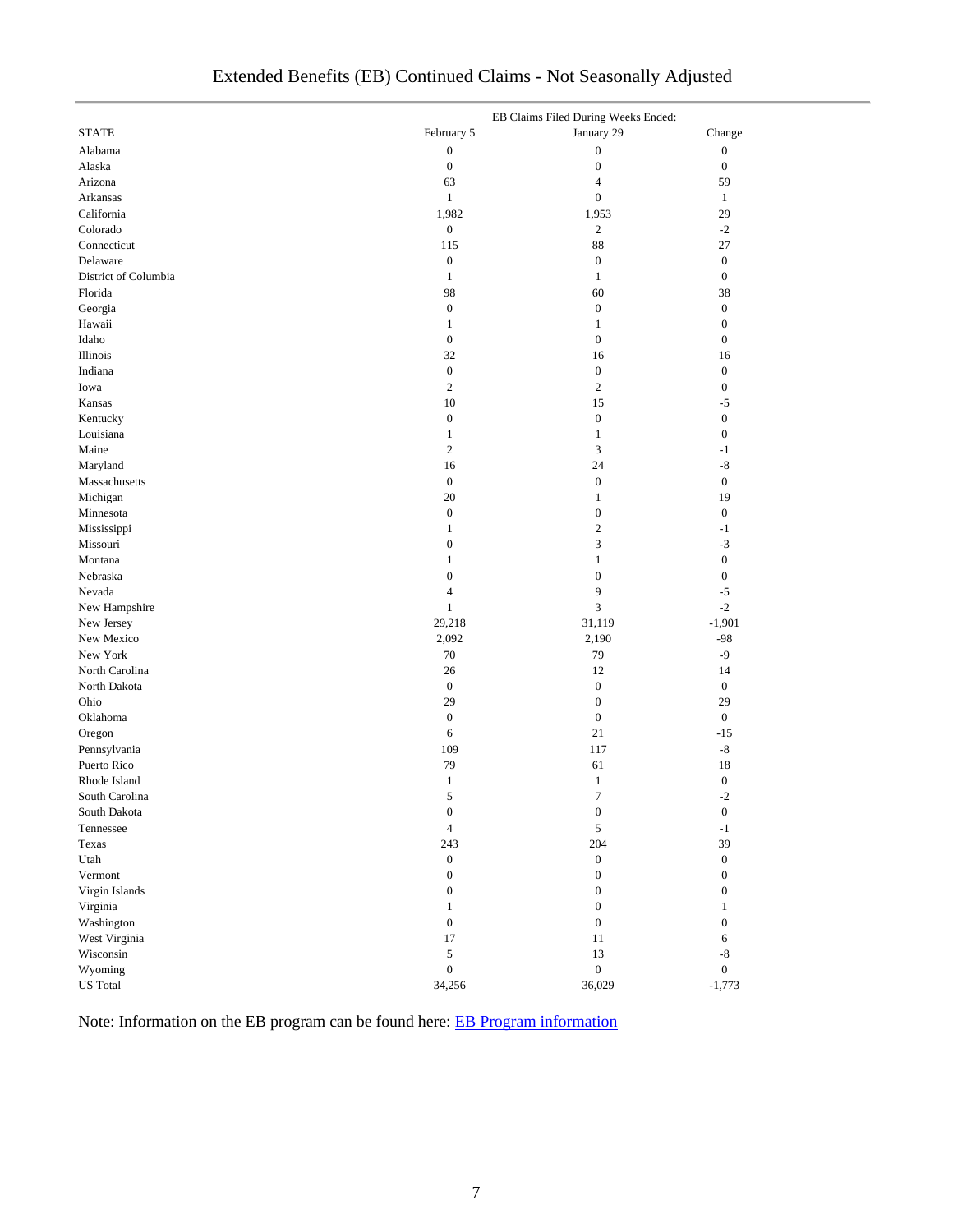#### INITIAL CLAIMS FILED DURING WEEK ENDED FEBRUARY 12

INSURED UNEMPLOYMENT FOR WEEK ENDED FEBRUARY 5

|                      |              | LAST     | <b>CHANGE FROM</b><br><b>YEAR</b> |                   |                  |              |                   | LAST             | <b>CHANGE FROM</b><br>YEAR                    |                   |                  | <b>ALL PROGRAMS</b><br>EXCLUDING<br><b>RAILROAD</b> |
|----------------------|--------------|----------|-----------------------------------|-------------------|------------------|--------------|-------------------|------------------|-----------------------------------------------|-------------------|------------------|-----------------------------------------------------|
| <b>STATE NAME</b>    | <b>STATE</b> | WEEK     | AGO                               | UCFE <sup>1</sup> | UCX <sup>1</sup> | <b>STATE</b> | $(\frac{9}{6})^2$ | WEEK             | AGO                                           | UCFE <sup>1</sup> | UCX <sup>1</sup> | RETIREMENT                                          |
| Alabama              | 2,222        | $-273$   | $-9,865$                          | $\tau$            | 5                | 4,776        | 0.3               | $-344$           | $-12,537$                                     | 24                | 16               | 4,816                                               |
| Alaska               | 1,120        | 21       | $-2,348$                          | $\overline{2}$    | 1                | 7,481        | 2.6               | -227             | $-9,921$                                      | 155               | $\,$ 8 $\,$      | 7,644                                               |
| Arizona              | 2,498        | $-391$   | $-1,405$                          | $\overline{4}$    | 1                | 12,628       | 0.5               | -522             | $-56,358$                                     | 133               | 10               | 12,771                                              |
| Arkansas             | 1,221        | 466      | $-1,926$                          | 1,049             | $\mathbf{1}$     | 10,796       | 0.9               | 5,047            | $-11,679$                                     | 56                | 19               | 10,871                                              |
| California           | 45,736       | $-1,618$ | $-93,867$                         | 145               | 67               | 438,176      | 2.7               | 3,488            | $-290,618$                                    | 2,313             | 1,088            | 441,577                                             |
| Colorado             | 1,980        | $-232$   | $-2,970$                          | $\boldsymbol{0}$  | 11               | 18,848       | 0.7               | $-148$           | $-28,979$                                     | 210               | 183              | 19,241                                              |
| Connecticut          | 2,241        | $-747$   | $-3,926$                          | 6                 | 1                | 29,772       | 1.9               | $-1,287$         | $-53,657$                                     | 60                | 69               | 29,901                                              |
| Delaware             | 604          | $-46$    | $-1,462$                          | $\overline{c}$    | 5                | 5,023        | 1.2               | 254              | $-8,811$                                      | 10                | $\,$ 8 $\,$      | 5,041                                               |
| District of Columbia | 721          | 124      | $-538$                            | 8                 | $\boldsymbol{0}$ | 5,253        | 1.0               | 423              | $-16,986$                                     | 71                | 8                | 5,332                                               |
| Florida              | 6,044        | 119      | $-15,520$                         | 16                | 26               | 40,819       | 0.5               | $-2,784$         | $-187,989$                                    | 154               | 178              | 41,151                                              |
| Georgia              | 5,909        | $-59$    | $-20,623$                         | 27                | 18               | 37,520       | 0.9               | $-17,394$        | $-101,712$                                    | 291               | 124              | 37,935                                              |
| Hawaii               | 1,474        | $-5$     | $-2,401$                          | 3                 | 6                | 8,552        | 1.7               | $-125$           | $-13,649$                                     | 77                | 73               | 8,702                                               |
| Idaho                | 1,048        | $-174$   | $-10,173$                         | 10                | $\overline{c}$   | 8,708        | 1.2               | -245             | $-6,366$                                      | 326               | 5                | 9,039                                               |
| Illinois             | 9,919        | 1,488    | $-52,450$                         | 9                 | 6                | 134,888      | 2.5               | 15,533           | $-139,788$                                    | 392               | 172              | 135,452                                             |
| Indiana              | 5,403        | $-569$   | $-6,884$                          | $\overline{4}$    | 5                | 31,880       | 1.2               | $-183$           | $-45,902$                                     | 94                | 53               | 32,027                                              |
| Iowa                 | 1,684        | $-334$   | $-4,304$                          | $\overline{2}$    | $\overline{c}$   | 23,310       | 1.6               | -439             | $-23,653$                                     | 38                | 17               | 23,365                                              |
| Kansas               | 1,998        | 169      | $-5,337$                          | $\mathbf{1}$      | $\mathbf{1}$     | 8,012        | 0.6               | 693              | $-16,082$                                     | 30                | 17               | 8,059                                               |
| Kentucky             | 5,998        | 4,555    | $-6,030$                          | 1                 | 1                | 13,159       | 0.7               | $-1,572$         | $-33,471$                                     | 113               | 76               | 13,348                                              |
| Louisiana            | 1,631        | -89      | $-4,827$                          | $\overline{4}$    | $\mathbf{1}$     | 14,758       | 0.8               | $-250$           | $-39,829$                                     | 53                | 19               | 14,830                                              |
| Maine                | 744          | 73       | $-1,301$                          | $\mathbf{0}$      | $\mathbf{1}$     | 8,253        | 1.4               | 77               | $-9,021$                                      | 28                | 15               | 8,296                                               |
| Maryland             | 2,622        | $-429$   | $-7,313$                          | 10                | 5                | 24,769       | 1.0               | 64               | $-40,007$                                     | 305               | 128              | 25,202                                              |
| Massachusetts        | 5,264        | $-724$   | $-12,532$                         | 6                 | 6                | 76,344       | 2.3               | -431             | $-86,794$                                     | 116               | 60               | 76,520                                              |
| Michigan             | 14,404       | 609      | $-3,914$                          | 7                 | $\overline{4}$   | 67,258       | 1.7               | -147             | $-128,373$                                    | 130               | 42               | 67,430                                              |
| Minnesota            | 3,822        | $-591$   | $-8,289$                          | 9                 | 3                | 65,774       | 2.5               | -762             | $-50,074$                                     | 153               | 67               | 65,994                                              |
| Mississippi          | 961          | $-88$    | $-5,401$                          | $\tau$            | $\boldsymbol{0}$ | 5,316        | 0.5               | -64              | $-23,671$                                     | 46                | 11               | 5,373                                               |
| Missouri             | 10,889       | 7,253    | $-2,653$                          | 3                 | 3                | 19,651       | 0.7               | $-1,220$         | $-34,919$                                     | 67                | $22\,$           | 19,740                                              |
| Montana              | 765          | $-116$   | $-1,343$                          | 27                | $\mathbf{1}$     | 8,915        | 2.0               | 52               | $-8,179$                                      | 605               | 17               | 9,537                                               |
| Nebraska             | 701          | $-44$    | $-1,587$                          | $\theta$          | $\boldsymbol{0}$ | 5,821        | 0.6               | $-7$             | $-9,981$                                      | 18                | $\mathfrak{2}$   | 5,841                                               |
| Nevada               | 2,292        | $-37$    | $-5,086$                          | 5                 | 1                | 18,616       | 1.5               | $-675$           | $-58,694$                                     | 129               | 39               | 18,784                                              |
| New Hampshire        | 300          | $-87$    | $-2,038$                          | $\mathbf{1}$      | $\boldsymbol{0}$ | 2,949        | 0.5               | $-117$           | $-23,801$                                     | 5                 | $\overline{c}$   | 2,956                                               |
| New Jersey           | 8,587        | $-941$   | $-2,988$                          | 31                | 8                | 94,635       | 2.5               | $-2,037$         | $-48,012$                                     | 379               | 190              | 95,204                                              |
| New Mexico           | 661          | $-12$    | $-2,746$                          | 3                 | $\boldsymbol{0}$ | 10,070       | 1.4               | $-113$           | $-27,649$                                     | 269               | 20               | 10,359                                              |
| New York             | 16,269       | -411     | $-40,662$                         | 24                | 22               | 194,407      | 2.3               | $-4,269$         | $-259,901$                                    | 448               | 264              | 195,119                                             |
| North Carolina       | 3,019        | 12       | $-6,331$                          | 6                 | $\boldsymbol{2}$ | 15,332       | 0.4               | -302             | $-54,381$                                     | 75                | 100              | 15,507                                              |
| North Dakota         | 331          | $-88$    | $-652$                            | $\boldsymbol{0}$  | $\boldsymbol{0}$ | 6,069        | 1.6               | -8               | $-3,674$                                      | 11                | $\mathbf{1}$     | 6,081                                               |
| Ohio                 | 15,119       | 5,392    | $-131,932$                        | 6                 | 9                | 59,436       | 1.2               | 1,963            | $-115,178$                                    | 123               | 87               | 59,646                                              |
| Oklahoma             | 1,740        | 21       | $-5,034$                          | 3                 | 5                | 12,720       | 0.8               | 31               | $-21,341$                                     | 68                | 47               | 12,835                                              |
| Oregon               | 3,822        | $-455$   | $-3,862$                          | 37                | $\boldsymbol{2}$ | 28,591       | 1.6               | $-1,505$         | $-48,217$                                     | 748               | 49               | 29,388                                              |
| Pennsylvania         | 10,511       | $-1,688$ | $-17,906$                         | 21                | 10               | 97,996       | 1.8               | $-9,687$         | $-226,164$                                    | 320               | 67               | 98,383                                              |
| Puerto Rico          | 1,152        | $-91$    | $-364$                            | 5                 | $\overline{4}$   | 15,494       | 1.9               | $-1,409$         | $-16,308$                                     | 250               | 56               | 15,800                                              |
| Rhode Island         | 1,037        | 188      | $-10,558$                         | 3                 | $\overline{2}$   | 10,745       | 2.4               | 76               | $-17,566$                                     | 49                | 25               | 10,819                                              |
| South Carolina       | 1,044        | $-541$   | $-3,243$                          | 3                 | 3                | 11,585       | 0.6               | $-767$           | $-34,081$                                     | 45                | 45               | 11,675                                              |
| South Dakota         | 167          | $-40$    | $-441$                            | 3                 | $\boldsymbol{0}$ | 2,811        | 0.7               | $-24$            | $-2,850$                                      | 49                | 3                | 2,863                                               |
| Tennessee            | 4,675        | 1,737    | $-3,921$                          | $\boldsymbol{0}$  | 8                | 18,750       | 0.6               | $-902$           | $-35,224$                                     | 44                | 15               | 18,809                                              |
| Texas                | 13,945       | $-479$   | $-21,841$                         | 44                | 79               | 105,765      | 0.9               | $-1,709$         | $-249,087$                                    | 524               | 962              | 107,251                                             |
| Utah                 | 842          | $-91$    | $-1,928$                          | 16                | 2                | 9,218        | 0.6               | $-354$           | $-7,342$                                      | 216               | 15               | 9,449                                               |
| Vermont              | 409          | $-18$    | $-590$                            | $\mathbf{0}$      | $\boldsymbol{0}$ | 4,067        | 1.5               | -64              | $-8,767$                                      | $\mathfrak{Z}$    | $\boldsymbol{0}$ | 4,070                                               |
| Virgin Islands       | 63           | $-12$    | $-105$                            | $\boldsymbol{0}$  | $\boldsymbol{0}$ | 838          | 2.4               | 124              | $-1,492$                                      | $\mathbf{2}$      | $\boldsymbol{0}$ | 840                                                 |
| Virginia             | 1,973        | $-22$    | $-12,928$                         | $\boldsymbol{2}$  | $\mathbf{1}$     | 7,238        | 0.2               | 58               | $-55,386$                                     | 33                | 36               | 7,307                                               |
| Washington           | 4,739        | $-235$   | $-9,419$                          | 17                | 20               | 51,811       | 1.6               | $-1,854$         | $-96,616$                                     | 429               | 251              | 52,491                                              |
| West Virginia        | 1,105        | $-393$   | $-1,397$                          | $\mathbf{1}$      | 5                | 11,387       | 1.8               | $-811$           | $-11,467$                                     | 58                | $32\,$           | 11,477                                              |
| Wisconsin            | 5,837        | $-1,034$ | $-10,413$                         | $\sqrt{5}$        | 3                | 40,568       | 1.5               | $-2,313$         | $-63,654$                                     | 126               | 11               | 40,705                                              |
| Wyoming              | 435          | -66      | $-564$                            | $\boldsymbol{7}$  | $\mathbf{1}$     | 2,700        | 1.1               | $\boldsymbol{0}$ | $-2,851$                                      | 61                | $\overline{c}$   | 2,763                                               |
| Totals               | 239,697      | 8,957    | $-588,138$                        | 1,612             | 370              |              |                   |                  | 1,970,258 1.4 -29,188 -2,978,709 10,532 4,826 |                   |                  | 1,985,616                                           |
|                      |              |          |                                   |                   |                  |              |                   |                  |                                               |                   |                  |                                                     |

Figures appearing in columns showing over-the-week changes reflect all revisions in data for prior week submitted by state agencies.

- 1. The Unemployment Compensation program for Federal Employees (UCFE) and the Unemployment Compensation for Ex-servicemembers (UCX) exclude claims filed jointly under other programs to avoid duplication.
- 2. Rate is not seasonally adjusted. The source of U.S. total covered employment is BLS.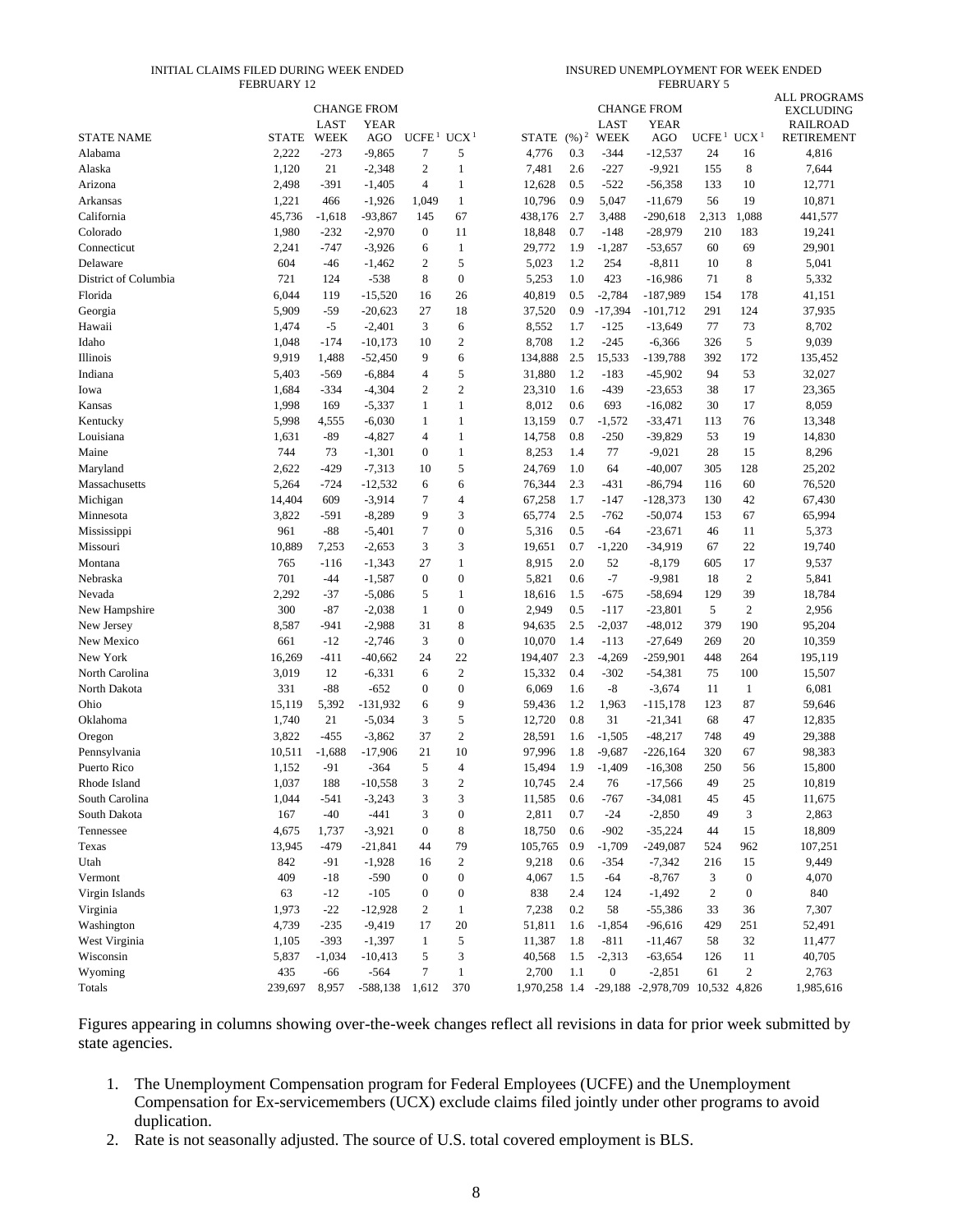# **UNADJUSTED INITIAL CLAIMS FOR WEEK ENDED February 12, 2022**

# STATES WITH AN INCREASE OF MORE THAN 1,000

| <b>State</b> | <b>Change</b> | <b>State Supplied Comment</b>                                                                                                                                                                                             |
|--------------|---------------|---------------------------------------------------------------------------------------------------------------------------------------------------------------------------------------------------------------------------|
| MO.          | $+7,253$      | Layoffs in the automobile industry.                                                                                                                                                                                       |
| <b>OH</b>    | $+5,392$      | Layoffs in the manufacturing industry.                                                                                                                                                                                    |
| KY           | $+4.555$      | Layoffs in the automobile industry.                                                                                                                                                                                       |
| <b>TN</b>    | $+1.737$      | Layoffs in the transportation and warehousing, administrative, support, waste management, and<br>remediation services, health care and social assistance, retail trade, and accommodation and<br>food service industries. |
| IL           | $+1.488$      | Layoffs in the manufacturing, construction, wholesale trade, and retail trade industries.                                                                                                                                 |

# STATES WITH A DECREASE OF MORE THAN 1,000

| <b>State</b> | <b>Change</b> | <b>State Supplied Comment</b> |
|--------------|---------------|-------------------------------|
| PA           | $-1,688$      | No comment.                   |
| CA.          | $-1.618$      | No comment.                   |
| WI           | $-1.034$      | No comment.                   |